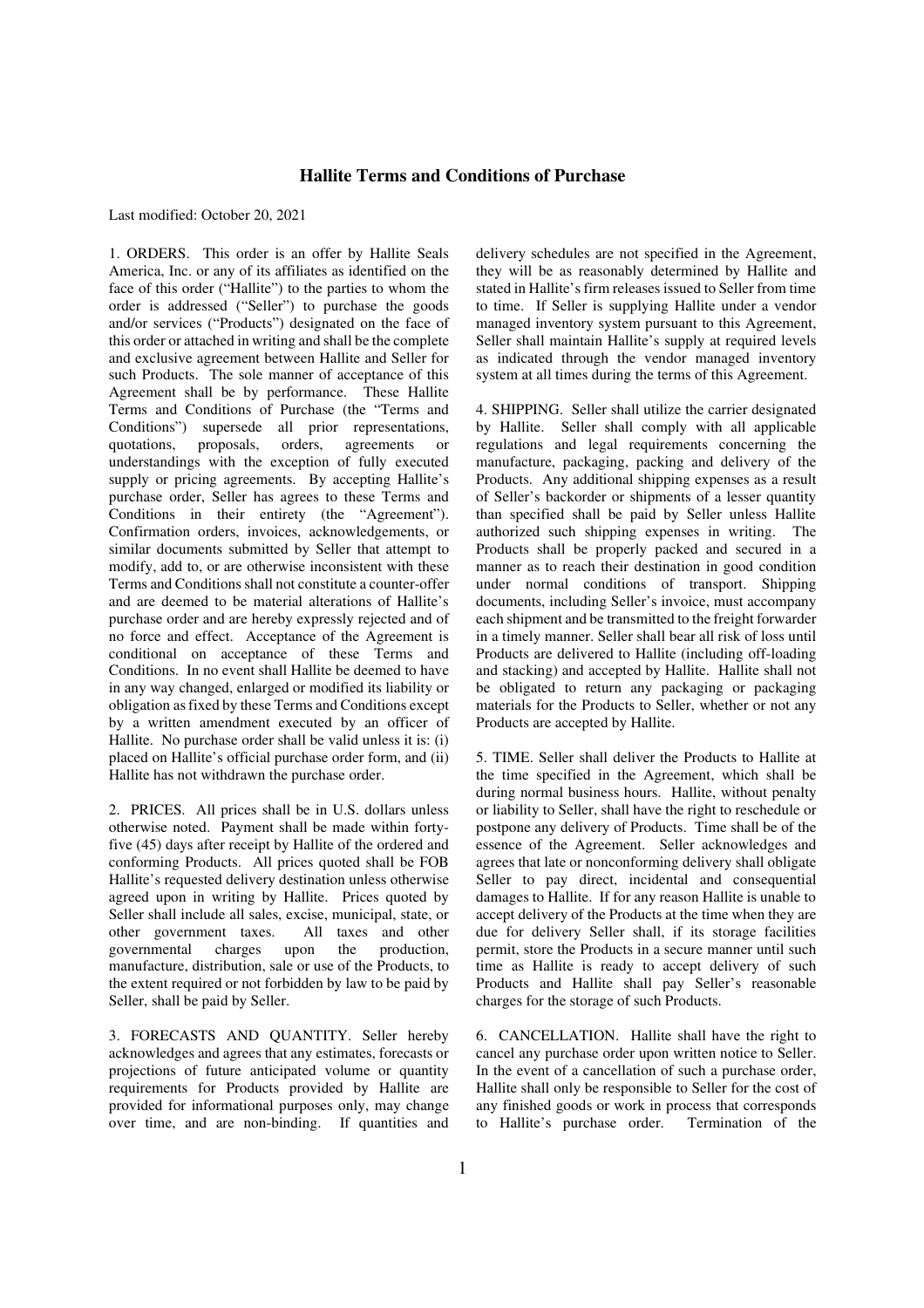Agreement for any reason shall be without prejudice to any rights of Hallite that accrued prior to such termination.

7. ON-SITE WORK. If Seller or its representatives are performing installation or any other on-site services related to the purchase of any goods by Hallite, then Hallite may issue additional specifications and conditions for such on-site services. Seller shall fully defend, indemnify and hold Hallite harmless against any and all claims, losses, damages, and expenses resulting from any personal injury or property damage claim resulting from any work performed by Seller's employees, agents or subcontractors on Hallite's premises.

8. WARRANTIES. Seller expressly warrants and represents to Hallite that all Products sold to Hallite shall: (i) conform as to quantity, quality and description to the specifications contained in the Agreement; (ii) be free of all defects in design, materials and workmanship; (iii) be equal in all respects to the samples, patterns, drawings, or specifications provided or given by either party hereto; (iv) be capable to any standard or performance specified in the Agreement; (v) comply with all statutory requirements and regulations relating to the Products; (vi) if the purpose of which they are required is indicated in the Agreement or known by Seller, either expressly or by implication, be fit for that purpose. The warranties set forth in this Section shall be effective for the longer of: (a) the period provided by applicable law where the Products are used; or (b) the warranty period provided by Hallite to its customers. In addition to the remedies available to Hallite through this Agreement or under applicable law, Seller shall be liable for all associated costs incurred by Hallite due to the supply of non-compliant Products. These associated costs shall include a fixed administrative charge of \$1,000 to cover all handling, data entry and reporting activities resulting from the supply of non-compliant Products. Seller shall repair any defects in the Products during the applicable warranty period at Seller's cost and expense (including, without limitation, all parts, labor and transportation costs) immediately after being notified of any such defect by Hallite. The warranties and remedies contained herein supplement the warranties and remedies provided by the Uniform Commercial Code or other applicable law, which shall not be disclaimed or limited. All warranties contained in this Agreement shall run, and all remedies shall be available to, Hallite, its Affiliates, and/or customers, and all such warranties shall survive any delivery, inspection, acceptance or payment by Hallite.

9. INSPECTION AND TESTING. Prior to delivering any Products pursuant to this Agreement, Seller shall

carefully inspect and test them for compliance with the specifications. Upon the request of Hallite, Seller shall supply Hallite with a copy of Seller's test sheets and inspection reports that are certified by Seller to be a true copy. Under such circumstances, Seller shall retain the original documents for a period of ten (10 ) years. Hallite shall be entitled to inspect and test the Products during manufacture, processing or storage. If Hallite should exercise this right, Seller shall provide or procure the provision of all such facilities as may reasonably be required for such inspections and tests. Hallite shall have five (5) years from the receipt of the Products from Seller to bring any claim for defective or non-conforming goods.

10. REJECTION. Hallite may reject or revoke acceptance of the Products if Seller fails to comply with its obligations. Hallite reserves the right to inspect, reject and revoke acceptance regardless of any prior payment made for the Products or the placement of the Products into use for all defects that were not actually discovered by Hallite prior to payment or use. Hallite, at its sole option, may return rejected or non-conforming Products to Seller at Seller's risk and expense. In such case, Seller shall within a reasonable time replace such rejected products with conforming Products. Alternatively, Hallite may require Seller to remove, repair, or replace the defective Products or parts thereof on site without cost to Hallite. Seller shall return to Hallite any amounts paid by Seller for rejected or nonconforming Products that have been returned to Seller but not replaced. Where Hallite agrees to accept delivery of Products by installments, the Agreement shall be construed as a single contract. Nevertheless, a failure by Seller to deliver any one installment shall be a material breach of the entire Agreement. The provisions set out in this Section 10 are in addition to and not in substitution for any other remedies that Hallite may have under applicable law.

11. TOOLING. All patterns, dies, molds, equipment, or any other tooling or materials supplied by Hallite, prepared for, or obtained by Seller for and at the sole cost of Hallite ("Tooling"), shall be and remain the property of Hallite. Seller shall maintain all such Tooling in good order and condition and insure the Tooling against all risks while within Seller's possession, custody and control. On completion of the order, or as otherwise directed by Hallite, Seller shall return all Tooling to Hallite in good order and condition. Seller shall have, or put in place systems to ensure that Hallite's Tooling is clearly identifiable and where possible such Tooling must be physically marked as such. Except as otherwise approved by Hallite in writing, Seller shall not use or provide any Hallite Tooling for the benefit of or to any third party.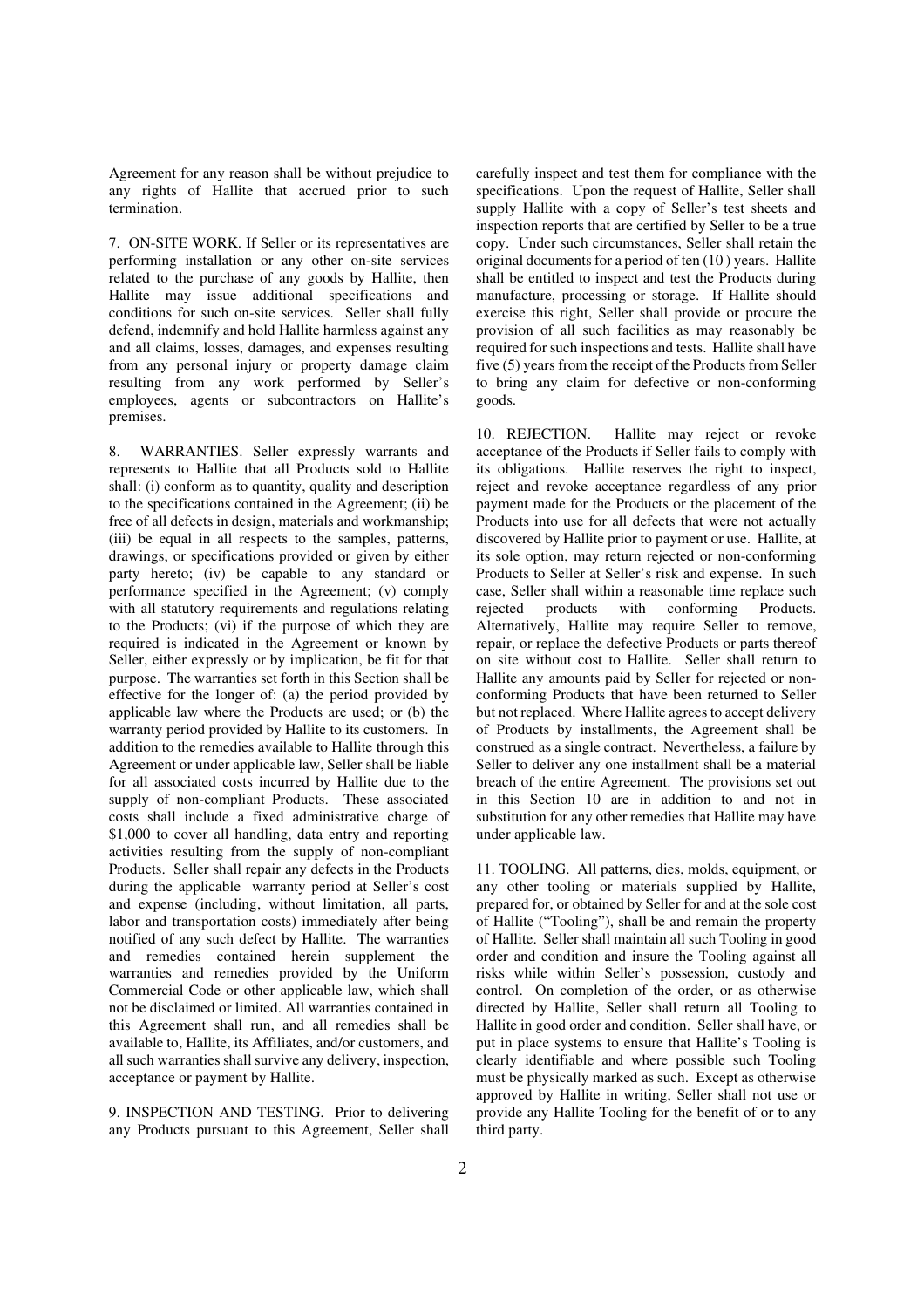12. SAFETY AND LEGAL REQUIREMENTS. Seller warrants and represents that the design, construction, workmanship, and quality of the Products supplied to Hallite under this Agreement comply in all respects with all safety and other requirements imposed by statute, statutory rule, order, or other instrument having the force of law, which may be in force at the time when the same are supplied. Seller shall comply with all environmental laws and regulations that apply to the Products supplied by Seller to Hallite. Seller agrees to provide Hallite with Material Safety Data Sheets and Certificate of Analysis when applicable. Seller shall provide Hallite with prior written notice of: (a) any delivery of the Products or items accompanying the Products having toxic or other hazards to the safety or health of persons or property and shall provide full details of such hazards and of all precautions which should be taken by Hallite in respect of the delivery, storage, handling, installation and use of the Products or items and provide Hallite with all information relating to the properties of the Products or items to enable Hallite to comply with all relevant legislation relating to the Products or items and/or such hazards; and (b) any delivery of Products which are perishable or of limited lifespan and of any circumstances which may adversely affect the lifespan of such Products.

13. INTELLECTUAL PROPERTY; INFRINGEMENT. Except for designs and specifications provided and required by Hallite to be incorporated into the Products, Seller warrants and represents that the Products and Hallite and its customer's use of the Products in accordance with Seller's documentation do not infringe or misappropriate any intellectual property rights of any third party. Seller shall fully defend, indemnify, and hold Hallite harmless against any and all actions, claims, demands, costs, charges, penalties, interest, and expenses arising from and incurred by Hallite and/or its customers in connection with a claim of infringement of any intellectual property rights, including without limitation patent, design patents, trademarks or copyrights by the use or sale of any Products supplied by Seller.

14. USE OF INFORMATION. Any and all designs, drawings, formulas, specifications and information supplied by Hallite in connection with any order are and shall remain confidential and upon the earlier of (i) termination or expiration, (ii) Hallite's request, or (iii) completion of the order, Seller shall return all such designs, drawings, formulas, specifications and information supplied by Hallite back to Hallite.

15. CONFIDENTIALITY. If the parties have entered into a Confidentiality or Non-Disclosure Agreement

("NDA"), the terms and conditions of the NDA shall apply and control for confidentiality obligations between the parties. In the absence of a NDA, Seller may have access to Hallite's confidential information including, without limitation, inventions, developments, know how, specifications, business plans, results of testing, systems, financial information, product information, method of operation, processes, customer information, supplier information and compilations of data ("Confidential Information"). Seller shall use Hallite's Confidential Information only for the purpose contemplated under this Agreement and shall not disclose it to third parties or otherwise use it to its own advantage or Hallite's detriment. Confidential Information shall not include information which: (a) at the time of disclosure is publicly available, or after disclosure becomes a part of the public domain without breach of this Agreement by Seller; (b) was known to Seller prior to its receipt from Hallite as evidenced in writing; or (c) is developed by Seller independently of and without reference to its access to Confidential Information. Seller is permitted to disclose Hallite's Confidential Information to its employees and authorized subcontractors on a need to know basis only; provided that such employees or authorized subcontractors have written confidentiality obligations to Seller no less stringent than the confidentiality obligations under this section. Seller shall return Hallite's Confidential Information and shall not use Hallite's Confidential Information for its own or any third party's benefit. Seller's confidentiality obligations shall survive termination of the Contract for so long as Hallite's Confidential Information remains confidential. Hallite shall be entitled to injunctive relief including, but not limited to, preliminary, temporary or permanent injunctions from any court of competent jurisdiction as may be necessary to enjoin any violation of this section without the necessity of proving immediate irreparable harm or any inadequate remedy at law.

16. ASSIGNMENT, WAIVER, SEVERABILITY. Neither party hereto shall assign, delegate, or transfer any of its rights or obligations under this Agreement without the prior written consent of the other party, which such consent shall not be unreasonably withheld, except that either party may assign or delegate its rights or obligations hereunder to an Affiliate without the other party's consent. As used herein, the term "Affiliate" shall mean any entity that directly, or indirectly through one or more intermediaries, controls or is controlled by, or is under common control with the entity specified. Hallite may terminate this Agreement upon written notice to Seller without any further liability to Seller if there is a change of control of Seller. The Agreement constitutes the entire agreement between the parties with respect to its subject matter, and supersedes all prior oral or written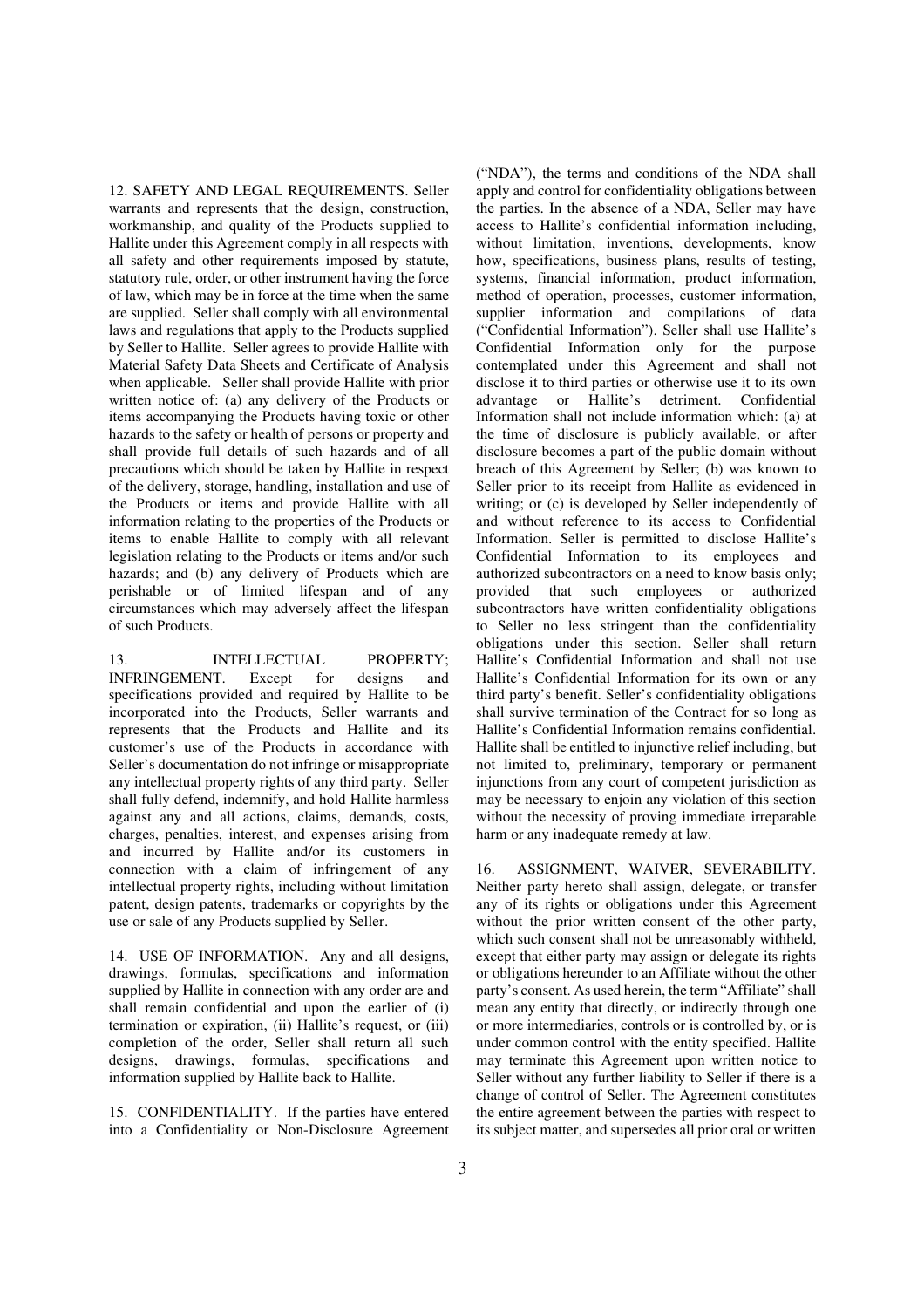representations or agreements by the parties with respect to the subject matter of this Agreement. Except as authorized in Section 1, neither the Agreement nor any of its provisions may be modified, amended or waived, whether orally, through the parties' course of performance, course of dealing or course of conduct, or manifested in any other way, unless in writing and signed by authorized representatives of both parties. It is the express intention of the parties that such requirement for written modifications, amendments or waivers be strictly enforced notwithstanding judicial president or statutory provisions to the contrary. Any provision found invalid or unenforceable will not affect the validity or enforceability of any other provision and the invalid provision may be judicially modified to the extent enforceable. The failure of Hallite to insist in any one or more instances, upon the performance of the Agreement or the failure of Hallite to exercise any of its rights hereunder shall not be construed as a waiver or relinquishment of any such terms, conditions or rights and shall not effect Hallite's right to insist on strict performance and compliance with regard to any future performance of the Agreement.

17. INDEPENDENT CONTRACTOR STATUS. Hallite and Seller are independent contractors and will represent themselves as such in connection with this Agreement. Nothing contained in this Agreement shall be construed to create any agency, partnership, or joint venture between the parties. Neither party has any authority to assume or to create any binding legal obligation on behalf of the other party.

18. DEFAULT, BANKRUPTCY OR LIQUIDATION. In the event that Seller commits any breach of the terms and conditions of the order, becomes insolvent, is or becomes subject to bankruptcy or insolvency proceedings, enters into an arrangement for the benefit of creditors, is put into liquidation, or has a receiver appointed, Hallite, without prejudice to any other rights which it may have, may: (a) terminate the order with notice in writing to Seller; or (b) give any such receiver or liquidator or other person the option of carrying out the order on such terms as Hallite may specify.

19. INDEMNIFICATION. Seller shall fully defend, indemnify and hold Hallite, including its officers, directors, employees, agents, and representatives harmless from any and all actions, suits, claims, demands, costs, charges, penalties, interest, or expenses, including attorney's fees and court costs arising out of or in relation to the Products supplied by Seller under this Agreement.

20. INSURANCE. For the duration of this Agreement and for any applicable statute of limitations period

thereafter, Seller shall procure and maintain the following kinds of insurance: (a) commercial general liability insurance with a minimum coverage limit of at least \$1,000,000 per occurrence and \$5,000,000 in the aggregate, including coverage for products, completed operations and contractual liability; (b) commercial automobile liability coverage, including owned, hired and non-owned vehicles with a minimum limit of \$1,000,000 per occurrence and \$5,000,000 in the aggregate; (c) worker's compensation insurance, including statutory benefits and employers liability coverage with limits of at least \$500,000 per accident and per employee by disease; and (d) any other insurance as may be required by law and necessary to cover Seller's liability hereunder. Prior to commencing performance hereunder, Seller shall furnish Hallite with certificate of insurance evidencing coverage as set forth herein.

21. SET-OFF. Hallite shall be entitled to apply any sum due from Hallite to Seller in settlement of any amount outstanding from Seller to Hallite or any other company related to or affiliated with Hallite.

22. FORCE MAJEURE. Neither party shall be liable to the other party for delay in scheduled delivery or failure in performance caused by acts beyond such party's reasonable control without fault or negligence of such party, including, without limitation, flood, war, embargo, acts of terrorism, riot or the intervention of any governmental authority ("Event of Force Majeure"), provided such party presents a claim and notice in writing to the other party within twenty-four (24) hours of such party becoming aware that an Event of Force Majeure may delay or interrupt performance hereunder. If Seller is unable to perform for any reason, Hallite may purchase Products from other sources and reduce its purchases from Seller accordingly without liability to Seller.

23. CHOICE OF LAW; DISPUTE RESOLUTION. This Agreement shall be governed by and construed in accordance with the laws of the State of Michigan without regard to any conflict of laws statutes or rules. The parties hereto agree that the provisions of the U.N. Convention on Contracts for the International Sale of Goods shall not apply. For any dispute, controversy, claim, or matter of interpretation arising out of or related to this Agreement where:

(a) the matter in controversy does not exceed the sum of \$50,000, exclusive of interest and costs, the matter shall be resolved by means of binding arbitration. A demand for arbitration shall be served on the other party by certified mail. Within forty-five (45) days after a party demands arbitration, the parties shall select a single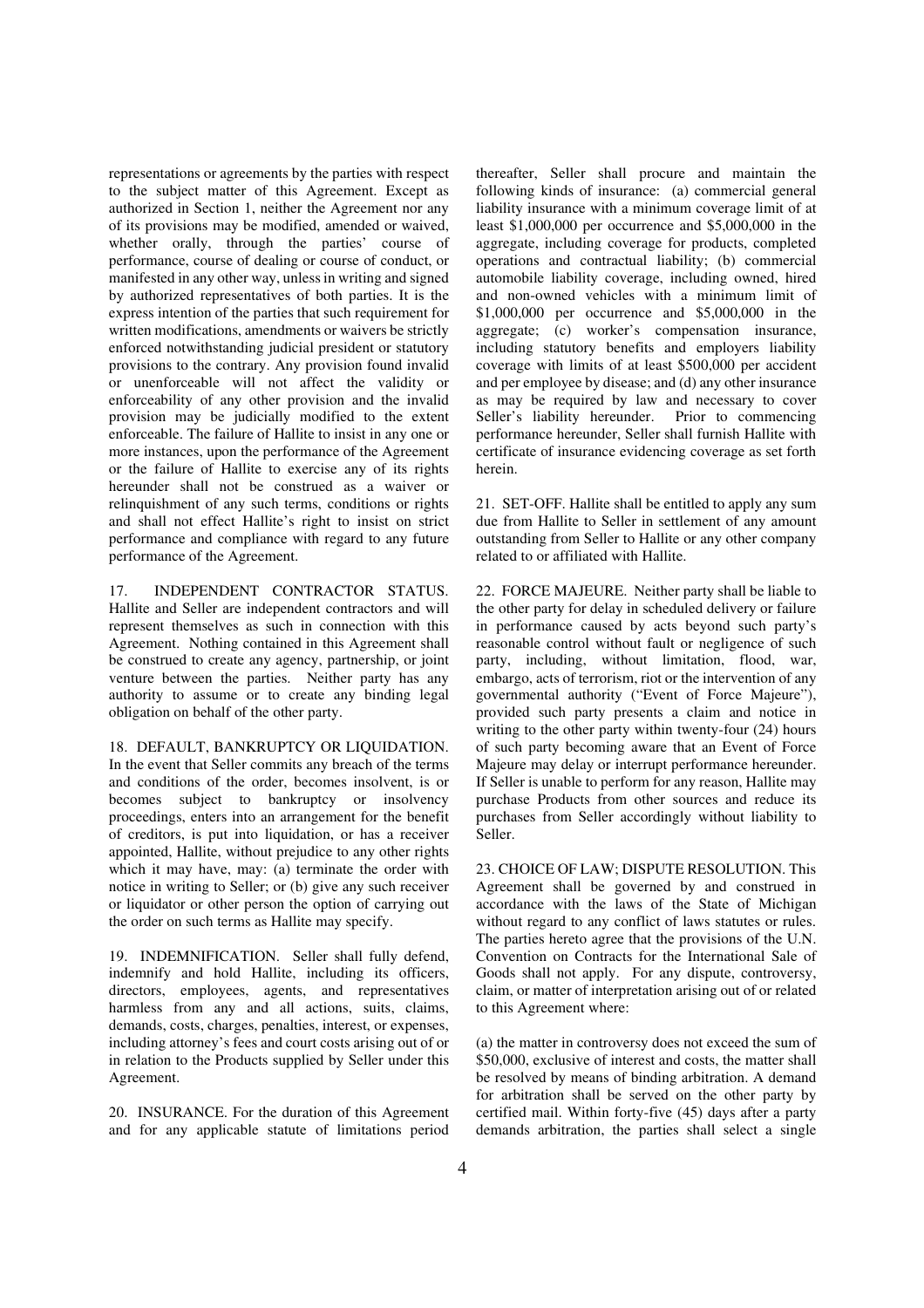arbitrator. The selected arbitrator shall conduct the arbitration in a manner substantially similar to the procedures set forth in the Commercial Arbitration Rules ("Rules") of the American Arbitration Association ("AAA"). If the parties are unable to agree on an arbitrator, the party demanding arbitration shall file a demand for arbitration with the AAA and the arbitration shall then proceed in accordance with the Rules. In all circumstances, the arbitration shall take place in Oakland County, Michigan.

(b) the matter in controversy exceeds the sum of \$50,000, exclusive of interest and costs, the matter shall be adjudicated exclusively by a court of competent jurisdiction in and for Oakland County, Michigan. Seller hereby irrevocably consents to personal jurisdiction of and venue in the state and federal courts in and for Oakland County, Michigan and further irrevocably waives any claim or challenge that such court is an inconvenient forum or otherwise lacks jurisdiction.

In the event of any action or proceeding related to a transaction subject to this Agreement where Hallite is determined to be the prevailing party with regard to some or all claims, Seller agrees to pay all of Hallite's attorney's fees and litigation costs up through and including any appeal.

24. EQUAL OPPORTUNITY. Seller shall comply with Executive Order 11246, as amended, Sec. 402 of the Vietnam Era Veterans Readjustment Act of 1974, as amended, Sec. 503 of the Rehabilitation Act of 1973, as amended, and Sec. 61-250.5(a) and Public Law 95-507 as such laws contain required contract clauses relative to equal employment opportunity and are incorporated herein by specific reference at 41 CFR 60-1.4(a, d), 60-4.3, 60-250.5(a) and 60-741.5(a).

25. EXPORT CONTROL; REGULATIONS COMPLIANCE. Seller shall comply with all applicable laws and regulations concerning the sale, transfer, and export of any Products supplied hereunder, including economic sanctions, export control, and trade embargos ("Sanctions"). For the avoidance of doubt, all applicable laws and regulations shall include at least those originating out of or related to United Nation's resolutions, or trade or economic sanctions, laws or regulations of the European Union, of the Organization for Security and Co-Operation (OSCE) or the United States of America, including extraterritorial sanctions. Seller shall not cause Hallite to either, directly or indirectly, risk any potential violation of any applicable Sanctions. Furthermore, Seller will not supply, sell, transfer, export, or otherwise make available or use any goods in order to circumvent, evade, or avoid any applicable Sanctions. If Hallite has reasonable cause to

suspect that any goods may or have been supplied, sold, transferred, exported, or otherwise moved through or from any jurisdiction subject to Sanctions or with the involvement any restricted person, or for any purpose or activity which is prohibited or otherwise restricted under Sanctions, Hallite shall have the right to: (a) immediately suspend its performance under this Agreement; (b) request further information or documentary evidence from Seller, including but not limited to: (i) any licenses, authorizations, permits, or approvals obtained by Seller with respect to the supply, sale, transfer or export of the goods; or (ii) any shipping or commercial documentation, including invoices; or, bills of lading, in order to verify the origination of the goods; (c) take any appropriate measure regarding the continuance of its commercial relationship with Seller. In addition, Seller shall also respect the Hallite positions, which may go beyond Sanctions as defied above. As of the signature date of the Agreement, the list of countries to which Hallite refuses any direct or indirect sales (including transit across these countries) is as follows: Iran, North Korea, and Syria. This list is subject to evolutions during the term of the agreement and Hallite reserves the right to regularly notify Seller of such changes. Seller shall fully indemnify, defend and hold Hallite harmless from and against any losses, costs, claims, causes of action, damages, liabilities, and expense, including attorney's fees and any expenses of litigation or settlement, and court costs, arising from any non-compliance with the Sanctions by Seller, and Seller shall compensate Hallite for any losses and expenses resulting thereof. Seller shall be responsible for any act or omission of Seller, its officers, employees, agents, suppliers, or subcontractors at any tier, in the performance of its obligations under this clause.

26. ETHICS AND COMPLIANCE. Seller agrees that (a) in its business dealings with Hallite, it will adhere to the highest standards of ethical conduct, such as set forth in the Michelin Code of Ethics, available at http://ethique.michelin.com/en; and (b) be aware of and comply with the laws and regulations that apply to Seller. In the event of inconsistency between any applicable law or regulation and any provision of these Terms and Conditions, the more stringent requirement shall take precedence.

Seller shall apply a "zero tolerance" policy with regard to corruption and influence peddling. In particular, Seller agrees that it will not (1) offer, promise, or give, or (2) attempt to conspire to offer, promise or give, any unfair advantage, whether monetary or of any other nature, directly or indirectly through an intermediary, to a public official or to any professional relation, for that official or professional relation or for a third party, such that the official, professional relation, or third party acts